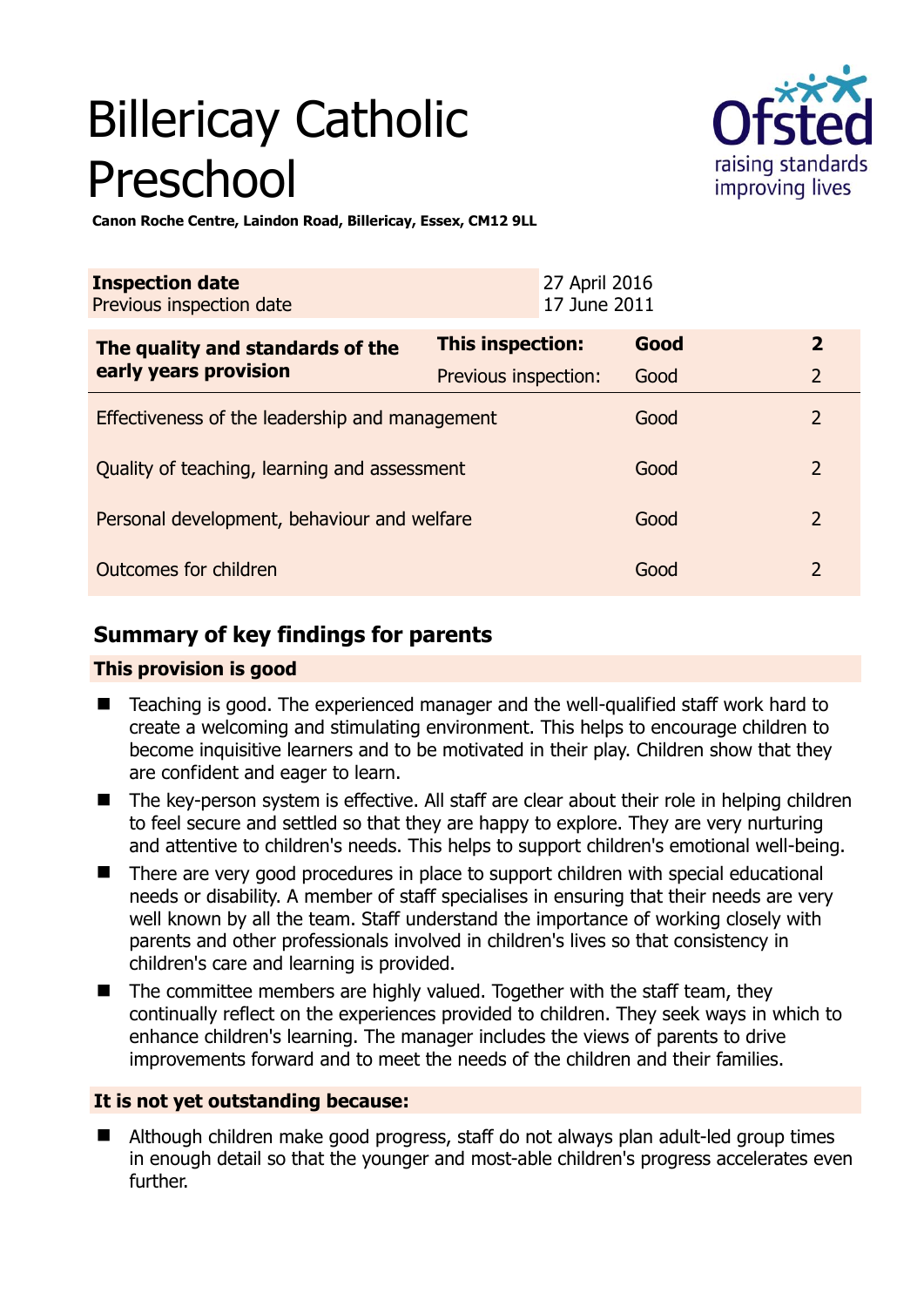## **What the setting needs to do to improve further**

#### **To further improve the quality of the early years provision the provider should:**

■ enhance the planning of group activities so that teaching is even more effective to fully meet the younger and most able children's developmental needs.

#### **Inspection activities**

- The inspector observed the quality of teaching during activities indoors and outdoors, and assessed the impact this has on children's learning.
- The inspector spoke to the manager, the committee chairperson, staff and children at appropriate times throughout the inspection.
- $\blacksquare$  The inspector carried out a joint observation with the manager.
- The inspector looked at children's records, planning documentation, and a range of other documentation, including policies and procedures.
- $\blacksquare$  The inspector checked evidence of the suitability and qualifications of staff working with the children. She also checked the suitability of the committee members.
- The inspector took account of the views of parents spoken to on the day of the inspection and from written feedback left with the manager.

#### **Inspector**

Maura Pigram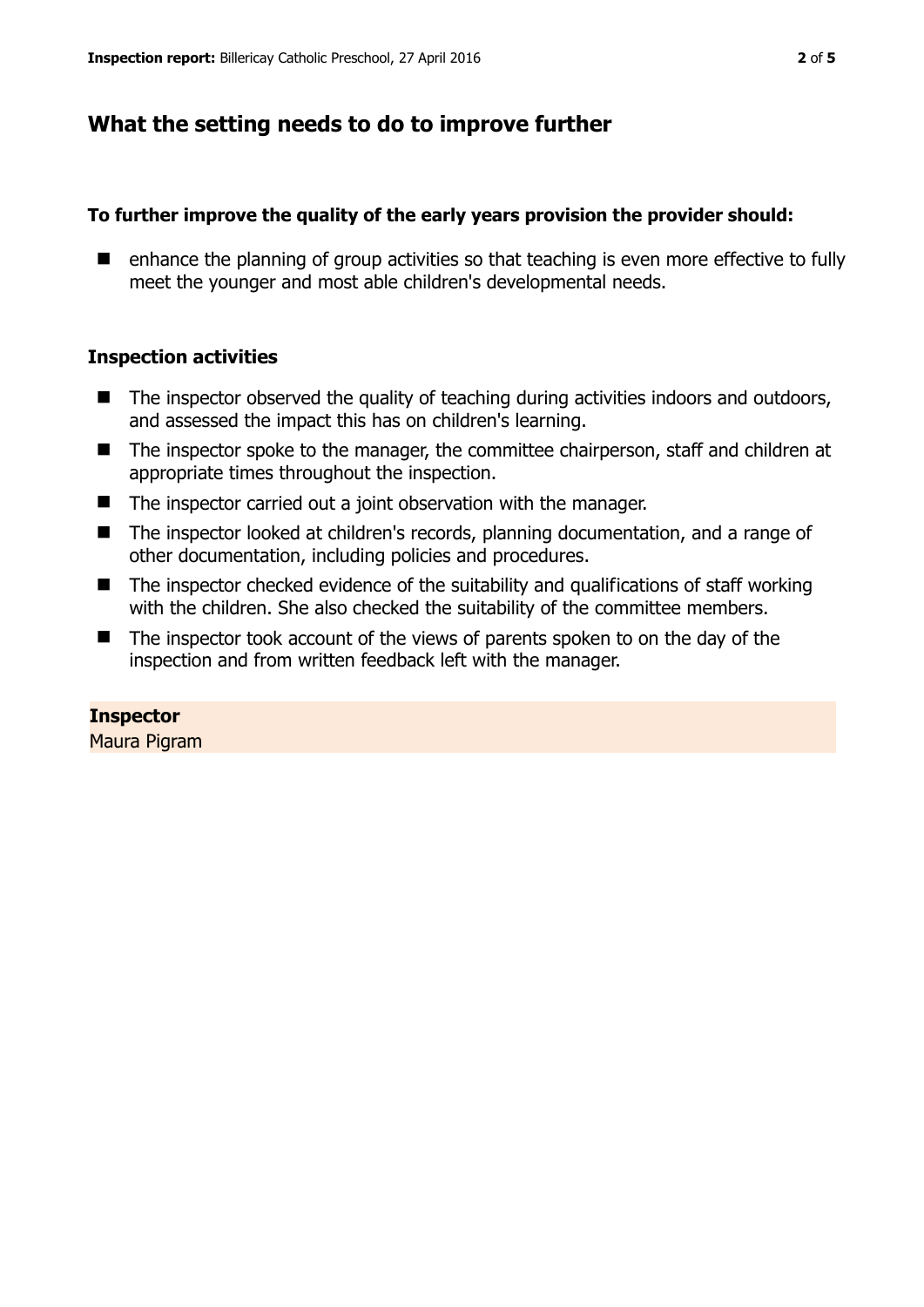## **Inspection findings**

#### **Effectiveness of the leadership and management is good**

There is strong leadership and good teamwork. Staff are motivated and there are good procedures in place to support staff in continually improving their skills and knowledge through regular training and supervision. Most recently, this has helped to increase children's awareness of phonics. Staff monitor children's progress and share this with parents, who contribute to the planning. The arrangements for safeguarding are effective. All staff attend regular child protection training. They know the procedures to follow if they are concerned about a child's welfare. The manager and staff have built good relationships with the local schools. They share information that helps to support children's move on to school.

#### **Quality of teaching, learning and assessment is good**

Children are enthusiastic learners and happily explore the wide range of toys and resources. This helps to promote their independence and eagerness to learn. For example, children love exploring lentils and pasta. They concentrate for a long time filling and emptying various sized containers. Good discussions help younger children to make connections in their learning and they learn new words, such as bigger and full. Overall, staff use good teaching strategies. At times, group activities involve many children and some become less interested in the activity provided. Staff effectively use visual aids, puppets and sign language during specific teaching sessions, such as story and singing times. This helps to gain children's attention and supports their listening skills.

#### **Personal development, behaviour and welfare are good**

Parents speak highly about the pre-school. They say that their children's social skills have increased since starting. Staff provide consistent messages to encourage children to treat each other with respect. For example, they are reminded to use kind hands and not to run indoors. Staff work closely with parents to help develop children's independence with their personal care. Healthy snacks are provided and staff encourage children to serve their own food and drinks. Children's safety is promoted at all times and they have access to fresh air each day. They know how to negotiate space when riding scooters and bikes indoors and outdoors. This helps to support their physical development.

#### **Outcomes for children are good**

Children enjoy a good range of stimulating and exciting activities. They enjoy learning, such as discovering the life cycle of tadpoles and caterpillars. Children's literacy skills are well supported through a variety of teaching strategies, such as the creation of postcards, which children post to their own homes. Children share books with their friends and show an early interest in reading. They learn about the wider world though regular outings and visitors to the pre-school. Children confidently count and are able to recognise shapes. The planting and growing of flowers and vegetables are effectively used to increase children's understanding of size and measurement. All children make good progress, including children with special educational needs or disability. They develop the key skills needed for the next steps in their learning, such as starting school.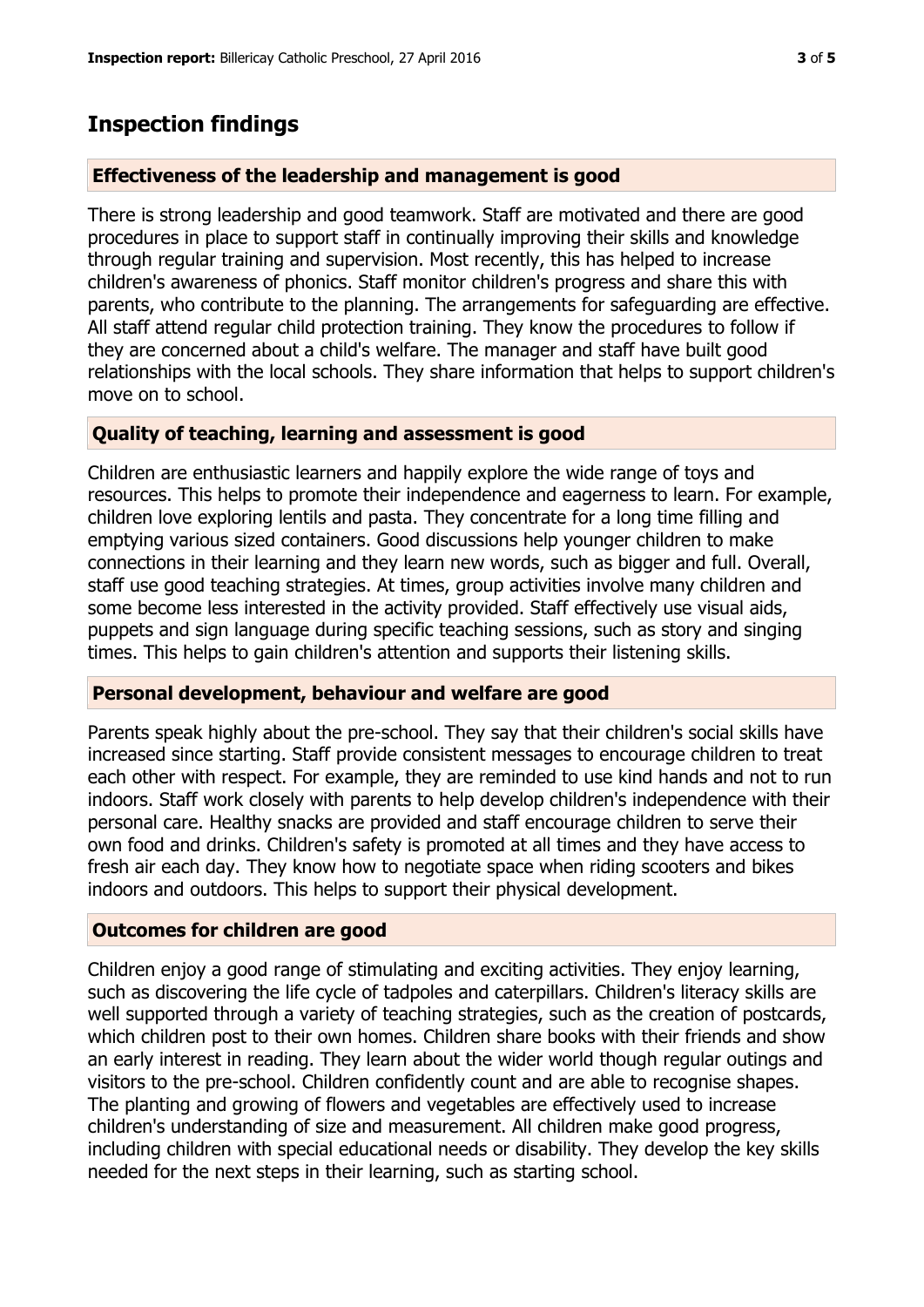## **Setting details**

| Unique reference number       | 203437                                          |  |
|-------------------------------|-------------------------------------------------|--|
| <b>Local authority</b>        | <b>Essex</b>                                    |  |
| <b>Inspection number</b>      | 865198                                          |  |
| <b>Type of provision</b>      | Sessional provision                             |  |
| Day care type                 | Childcare - Non-Domestic                        |  |
| <b>Registers</b>              | <b>Early Years Register</b>                     |  |
| Age range of children         | $2 - 5$                                         |  |
| <b>Total number of places</b> | 30                                              |  |
| Number of children on roll    | 52                                              |  |
| <b>Name of provider</b>       | <b>Billericay Catholic Pre-School Committee</b> |  |
| Date of previous inspection   | 17 June 2011                                    |  |
| <b>Telephone number</b>       | 07980 411925                                    |  |

Billericay Catholic Preschool was registered in 1968. It is led by a committee. The preschool employs 11 members of childcare staff. Of these, eight hold appropriate early years qualifications at level 3 and three members of staff hold qualifications at level 2. The preschool opens from Monday to Friday, term time only. Sessions are from 9.30am to midday. On Monday and Tuesday there is a lunch club and an afternoon session. This session runs from 12.30pm to 3pm. The pre-school provides funded early education for two-, three- and four-year-old children. It supports children with special educational needs or disability.

This inspection was carried out by Ofsted under sections 49 and 50 of the Childcare Act 2006 on the quality and standards of provision that is registered on the Early Years Register. The registered person must ensure that this provision complies with the statutory framework for children's learning, development and care, known as the Early Years Foundation Stage.

Any complaints about the inspection or the report should be made following the procedures set out in the guidance 'Complaints procedure: raising concerns and making complaints about Ofsted', which is available from Ofsted's website: www.gov.uk/government/organisations/ofsted. If you would like Ofsted to send you a copy of the guidance, please telephone 0300 123 4234, or email enquiries@ofsted.gov.uk.